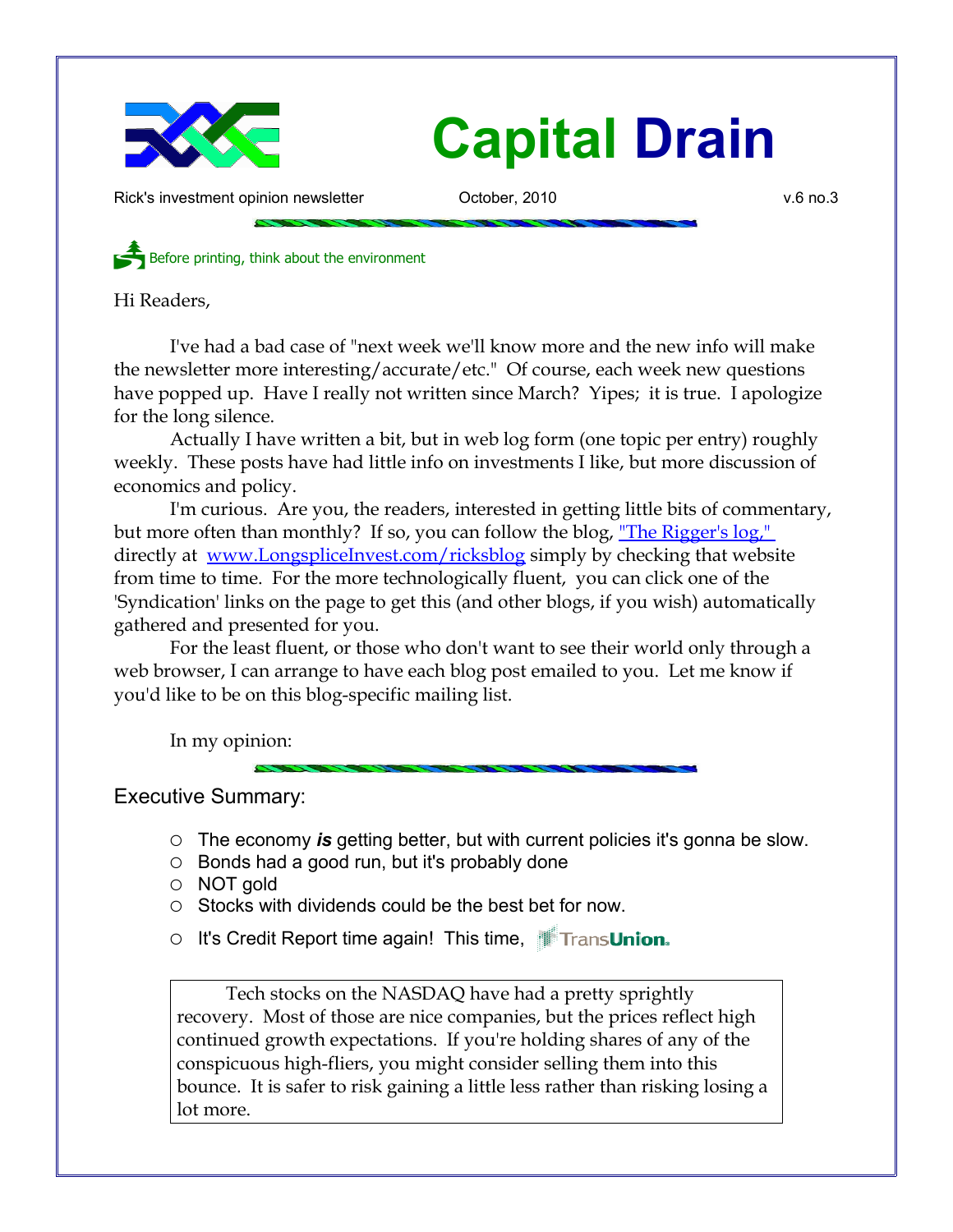This is a good time for investors to be conservative, to be in the best of securities: stick to value, to safety, to short maturities (for debt), and call me to chat if you're concerned about anything you're holding.

Above all, avoid the investments that are at all-time extreme valuations: junk bonds, developing-country bonds, and headlinegrabbing stocks with high P/E ratios.

The Details:

[The] typical error most countries make coming out of a financial crisis is they shift too quickly to premature restraint. You saw that in the United States in the 30s, you saw that in Japan in the 90s. It is very important for us to avoid that mistake. If the government does nothing going forward, then the impact of policy in Washington will shift from supporting economic growth to hurting economic growth."

 $-$ Timothy Geithner on risks to the U.S. economy<sup>[1](#page-1-0)</sup>

Sorry to start the letter on such a grim note. I think Geithner's right, but there is also real positive news to share.

The economy truly is getting stronger. There is negligible chance of a "double dip" return to recession before we've recovered. On the other hand, the recovery is slow.

The crisis part of our recent history was precipitated by bank failures. The worst



is past, although there's still some mopping-up. As you can see, the FDIC's cost per new bank failure has leveled off, even though the rate of new failures is steady. The typical failing bank is now smaller, or less

deeply in trouble, than back at the worst of the crash. That's a good sign; the ripple of disturbance from new bank closings is getting smaller.

<span id="page-1-0"></span>Deborah Solomon, "Geithner Urges Action on Economy," The Wall Street Journal, 12 Sept 2010, Dow Jones & Company, 12 Sept 2010,

 <sup>&</sup>lt;http://online.wsj.com/article/SB10001424052748703897204575488053602454926.html>.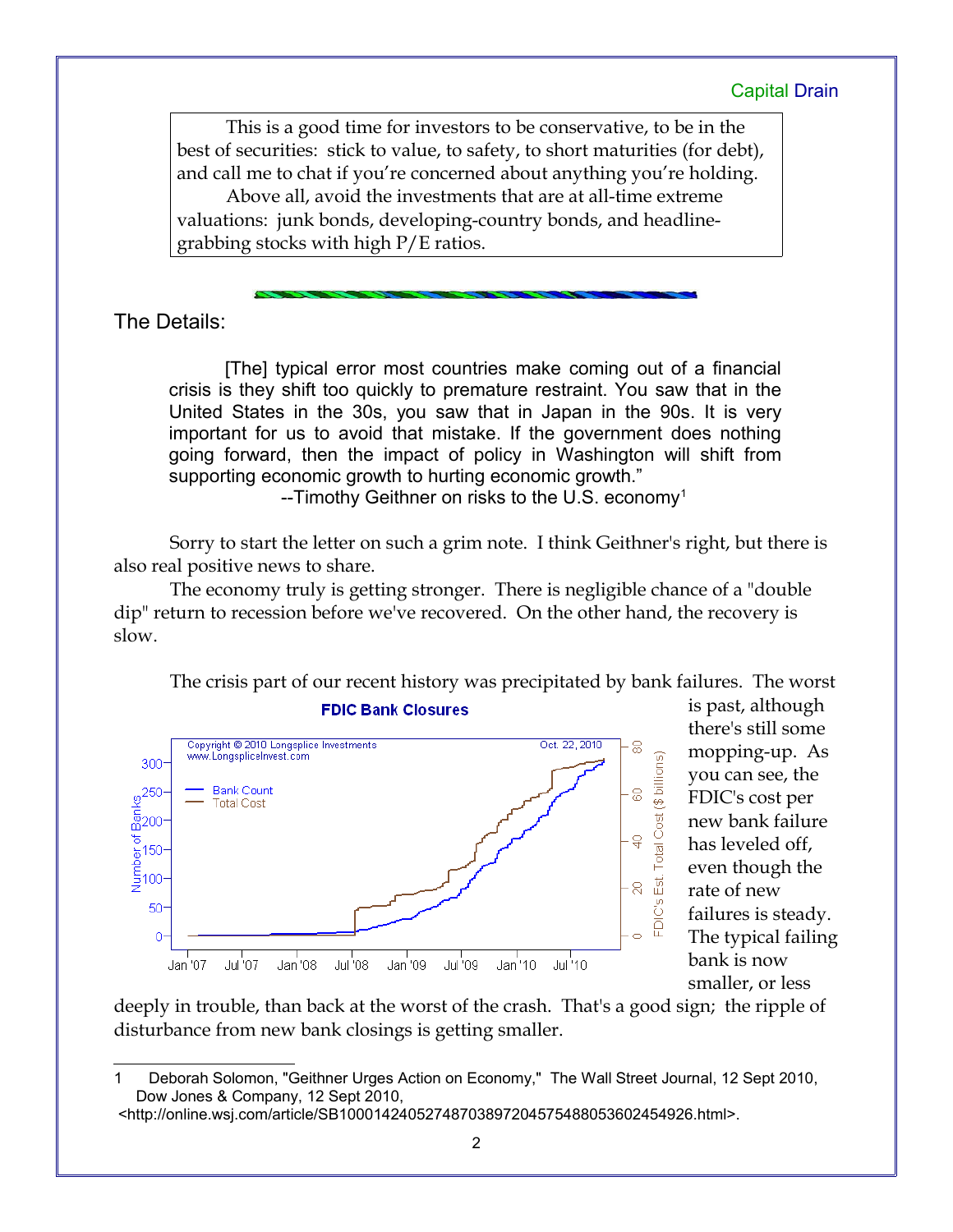Meanwhile, by some measures the economy is definitely recovering nicely. New



**Real GDP Fall and Recovery in Five Recessions** 



weekly unemployment claims are falling again after having bounced along for about a year. The absolute level is still comparable to the middle of the "jobless recovery" of the 2001 recession, but this time the recession itself was much, much worse. Relatively, the recovery is progressing, if too slowly.

Gross Domestic Product (GDP), the direct measure of the economy's size, is rising too, albeit too slowly. [\(Read](http://018695b.netsolhost.com/ricksblog/2010-10-29/the-stock-picking-process/macroeconomics/the-correct-direction-but-painfully-slow/) [more.\)](http://018695b.netsolhost.com/ricksblog/2010-10-29/the-stock-picking-process/macroeconomics/the-correct-direction-but-painfully-slow/)

An aside to critics who think everything is worse since Obama took charge: Not true. New Claims and GDP have seen their slides ended, and are back up to well above the

Non-Farm Payroll Employment Fall and Recovery in Five Recessions



level of Inauguration Day.

Employment is the weakest part of the recovery so far. It's above the bottom, but weak. The next new data will be announced this Friday, Nov. 5. For several months, private-sector employment has been rising (good,) but cash-starved States and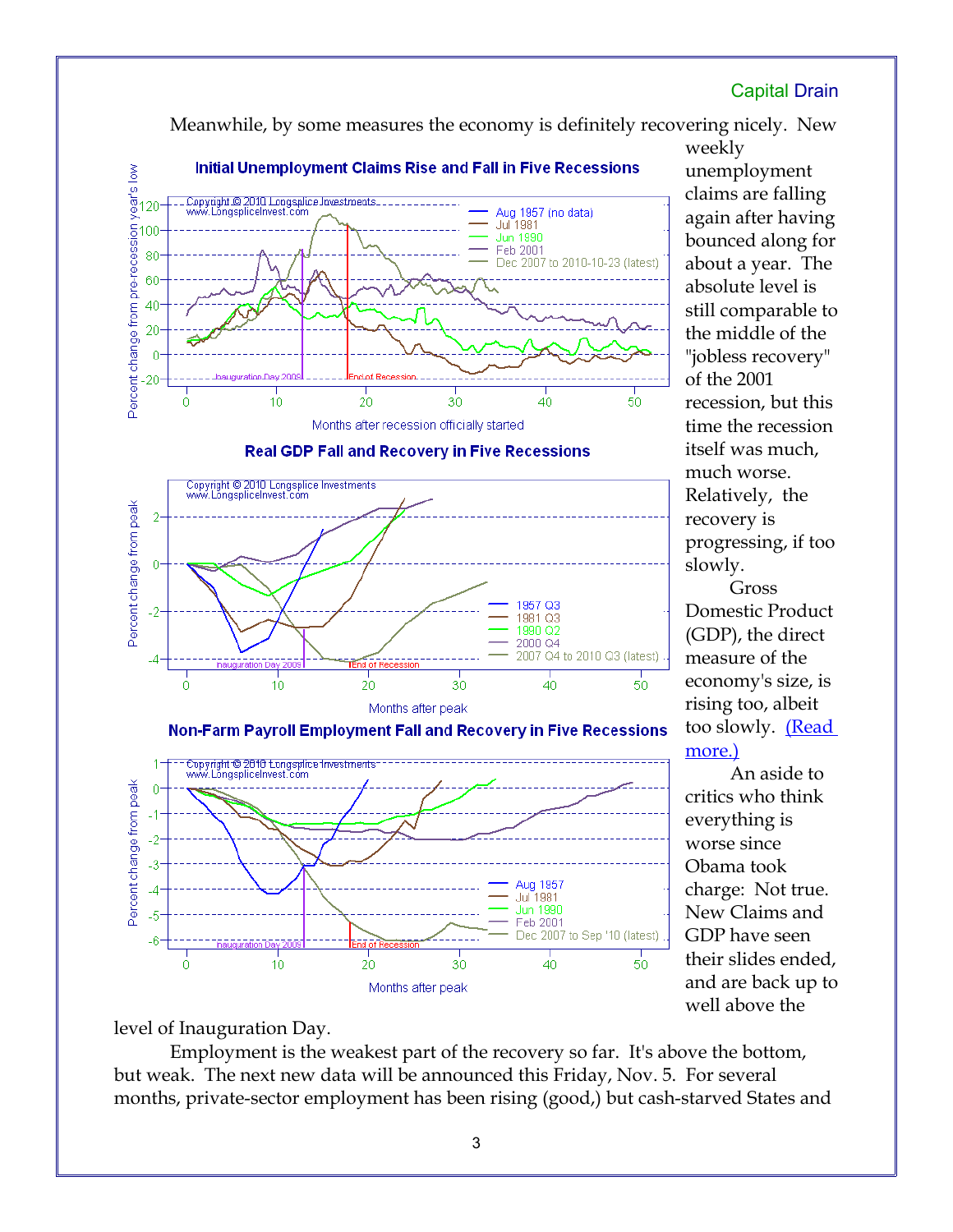local governments are still having to lay off police, firemen, teachers, and more to meet their crisis budget limits. When local government layoffs taper off, that alone will mean rising overall employment and real progress for the country.

So, it's all disappointing but getting better slowly. How do we invest to deal with this?

The Fed's ultra-low short-term interest rates have been a disaster for people living off bank account interest or even 1- or 2-year CDs. They have gotten close to no income from those safe investments over the past year.

If you bought longer-term Treasury Bonds when I mentioned them favorably last March (bottom of page 5), it's time to sell. You got about 15% capital gain in that half-year, plus the 4.6% coupon.

Definitely don't be greedy. I think bonds are about to enter a long decline. Not, as some fear, because of inflation, but because of recovery. When the recovery starts to get some traction, the Federal Reserve will have to start raising rates. They will want to signal that they won't let inflation get away, so the rise could be quicker than people expect, quicker than Greenspan would have done.

Rising rates mean falling bond prices. The capital gains of the past half-year will evaporate as rates move back toward their pre-crash levels.

I have a lot to say about why I don't expect inflation, but I'll save it for the next letter, which is already being prepared. For a review and preview, you can look at last [January's letter, middle of page 3.](http://www.longspliceinvest.com/CapDrain/CapDrain_v6n1.pdf)

This year there's been a big run up in gold, to (non-inflation-adjusted) record levels. I believe the rise has been caused by

- 1. Some normal cyclical inflation-hedging,
- 2. Some End Of The World As We Know It (EOTWAWKI) hoarding
- 3. Momentum traders surfing this wave of buying.

What I said back in Sept. 2009 (top of  $p. 3$ ) still stands. I have no interest whatsoever in investing in gold or silver, platinum, etc. The pro-gold voices are everywhere, though, so I'll bring in some real experts:

Warren Buffet on Gold:

"Look, you could take all the gold that's ever been mined, and it would fill a cube 67 feet in each direction. For what that's worth at current gold prices, you could buy all -- not some -- all of the farmland in the United States. Plus, you could buy 10 Exxon Mobils, plus have \$1 trillion of walking-around money. Or you could have a big cube of metal. Which would you take? Which is going to produce more value?"[2](#page-3-0)

<span id="page-3-0"></span><sup>2</sup> Ben Stein, "Warren Buffett: Forget gold, buy stocks," Fortune, 19 Oct 2010, Cable News Network [<http://money.cnn.com/2010/10/18/pf/investing/buffett\\_ben\\_stein.fortune/index.htm>](http://money.cnn.com/2010/10/18/pf/investing/buffett_ben_stein.fortune/index.htm). via John Nadler, "What's the Word?," Kitco.com, 20 Oct 2010 <www.kitco.com/ind/nadler/oct202010.html>.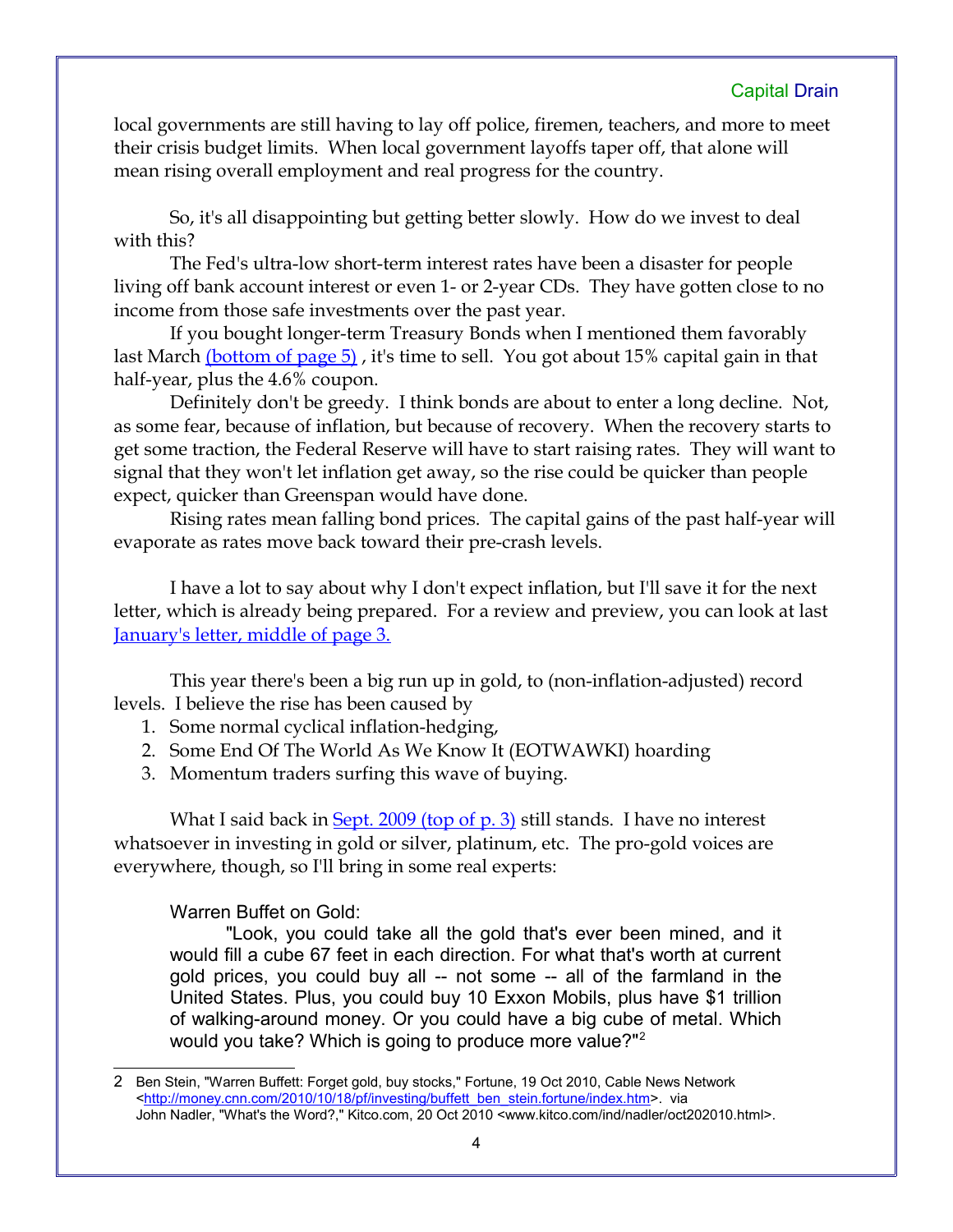as well as

[O]ne need look no further than the latest take on all things macro by Jeremy Grantham; he, the CIO over at Boston-based firm GMO. In a "Night of The Living Fed" horror movie scenario, he notes that "global commodities, frightened by dollar weakness in response to QE2, have gone on a rampage, at least temporarily, with the entire CRB commodity index up 2.5% for the single day of Friday, October 8" [for example].

Mr. Grantham also notes (while acknowledging that, yes, he too, owns some) that: "Everyone asks about gold. This is the irony: just as Jim Grant tells us (correctly) that we all have faith-based paper currencies backed by nothing, it is equally fair to say that gold is a faith-based metal. It pays no dividend, cannot be eaten, and is mostly used for nothing more useful than jewelry. I would say that anything of which 75% sits idly and expensively in bank vaults is, as a measure of value, only one step up from the Polynesian islands that attached value to certain well-known large rocks that were traded. But only one step up." Mr. Grantham feels that the Fed's asset bubble-blowing ways "and artificially stimulated asset prices encourages risk-taking investment behavior that can lead to asset bubbles that invariably end badly, as was the case with Internet stocks and housing."[3](#page-4-0)

So what's left? For much the same reason that I last liked T-Bonds, now I like the stocks of big, strong companies with big, strong dividends. Unlike Treasuries, as the economy picks up the stock prices will grow, and eventually the dividends will rise as well. As downside protection, the dividend is there. Unless these companies fall on truly hard times, their dividends are pretty secure. Without further ado:

|             |                       | 10/25/10 |      |          | (financial health checks) |           |        |        |
|-------------|-----------------------|----------|------|----------|---------------------------|-----------|--------|--------|
| ticker      | name                  | price    | div  | yield    | <b>PEG</b>                | trail P/E | payout | d/e    |
|             | AT&T                  | 28.36    | 1.68 | 5.94%    | 2.2                       | 13.22     | 45%    | 67.93  |
| <b>EXC</b>  | Exelon                | 41.33    | 2.1  | $5.00\%$ | 11.33                     | 10.81     | 55%    | 93.54  |
| <b>SNY</b>  | Sanofi-Aventis        | 34.84    | 1.63 | 4.71%    | N/A                       | 10.97     | 85%    | 18.25  |
| <b>MRK</b>  | Merck                 | 37.42    | 1.52 | 4.10%    | 1.81                      | 9.54      | 33%    | 32.56  |
| <b>PFE</b>  | Pfizer                | 17.62    | 0.7  | 4.00%    | 3.18                      | 16.69     | 64%    | 50.07  |
| <b>KFT</b>  | Kraft                 | 32.47    | 1.16 | 3.60%    | 1.91                      | 11.83     | 43%    | 90.57  |
| DD          | <b>DuPont</b>         | 47.7     | 1.64 | 3.50%    | 1.63                      | 13.91     | 48%    | 115.89 |
| <b>COP</b>  | <b>ConocoPhillips</b> | 61.34    | 2.1  | 3.41%    | 0.59                      | 9.73      | 34%    | 48.37  |
| <b>CVX</b>  | Chevron               | 84.87    | 2.88 | 3.40%    | 0.5                       | 10.09     | 33%    | 10.2   |
| <b>JNJ</b>  | Johnson & Johnson     | 63.98    | 2.16 | 3.40%    | 2.14                      | 13.22     | 42%    | 22.05  |
| <b>INTC</b> | Intel                 | 19.87    | 0.63 | 3.20%    | 0.81                      | 10.69     | 33%    | 4.89   |

This selection is an ad hoc variation of the "Dogs of the Dow" (DotD) idea. DotD traditionally picks the 10 Dow Industrial stocks with the highest dividend yields. Investing in those 10 for a year has typically beaten the market by a healthy margin.

<span id="page-4-0"></span><sup>3</sup> Jon Nadler , "Manipulation. Of Capitalism, that is," Kitco.com, 27 Oct 2010, <http://www.kitco.com/ind/nadler/oct272010.html>.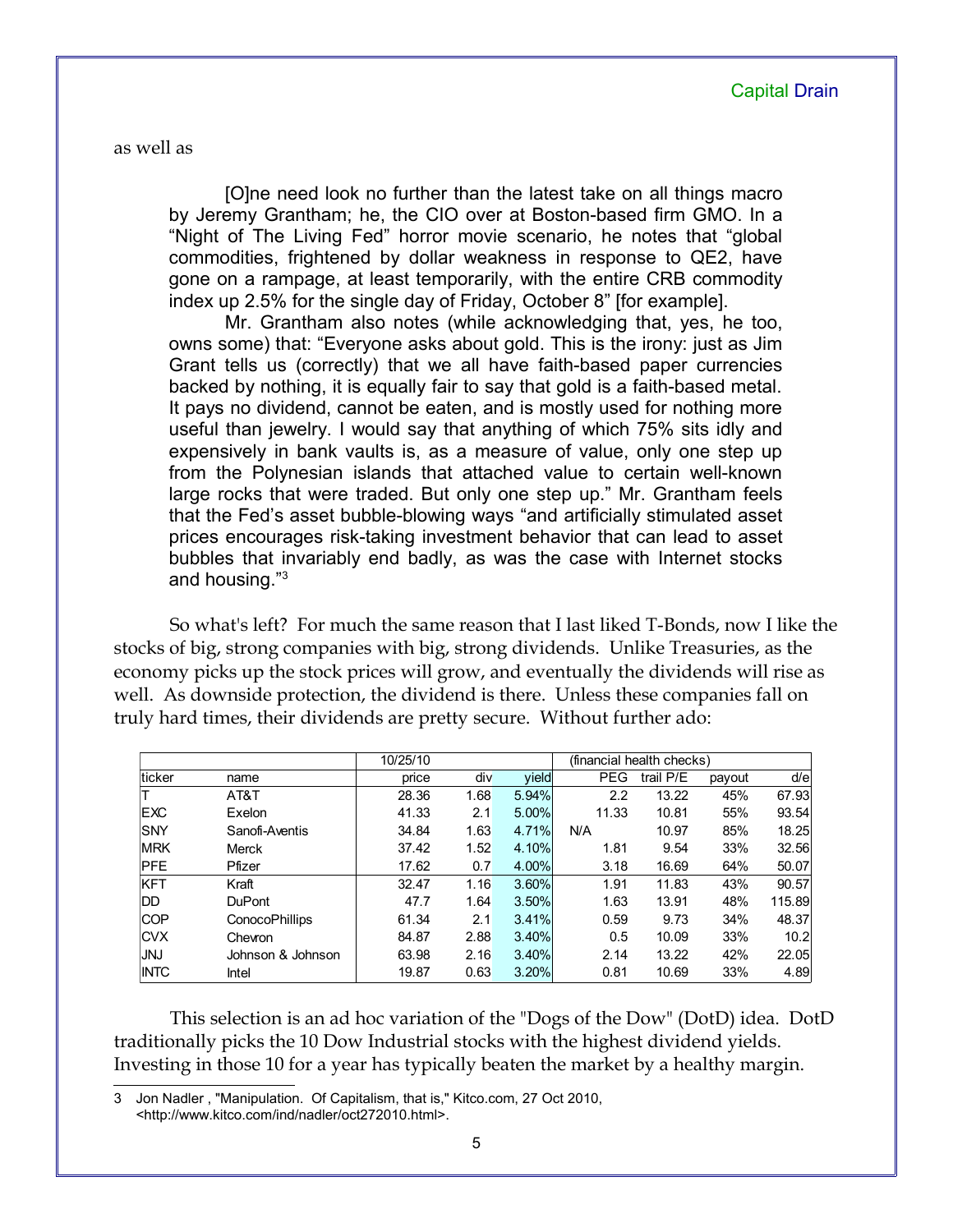The basis for the concept is that stocks can be under-priced simply because they're boring or not fashionable. They get ignored, and the price drifts down to where the yield alone is reason to buy, and it will eventually catch the wandering attention of the analyst herd. Also, some stocks such as utilities have high yields because that's their only virtue: they're in businesses that are not expected to give them a chance to grow.

Be aware, though: some stocks have high dividends because they have problems. The extra dividend yield acts as a sweetener to compensate the investor for extra risk.

I have made an effort to pick stocks that don't have undue risks. Sometimes bad news comes like a lightning bolt, but I think these 11 are pretty safe. I've dropped some Dow stocks because of excessive problems, and picked up a few other stocks that are Dow-like but not among the chosen 30. The reason to pick ten or a dozen rather than cherry-pick a few is to diversify, effectively averaging away some of the unforeseeable risk. Before buying any, you should have your professional investment adviser do a sanity-check.

This is important.

It's **Credit Check** time again. With all the ID theft and fraud happening today, checking your Credit Report is a free way to assure that nothing is being done to you. Once per year per Credit Agency, you're allowed to get a free copy of your Credit Report, quickly, online. Do it now!

If you've been following along with my every-four-months pace, you're ready to revisit TransUnion. Trans**Union.** 

I've taken notes from my own recent visit, so you can follow the instructions at [www.longspliceinvest.com/CapDrain/TransUnion.pdf](http://www.longspliceinvest.com/CapDrain/TransUnion.pdf) . This time I had no problems.

A closing thought:

Mr. Grantham then sends one out of the ballpark with the observation that "Capitalism has been manipulated far more, and more dangerously, by the last two Republican-appointed Fed bosses than everything else added together," Grantham added. "It is naive, if fashionable, to blame the rather current lame Administration for all of our problems. They inherited a cake already baked, or better, 'half-baked,' and the master bakers were the current and former Fed bosses."[4](#page-5-0)

It's time to check the spelling and ship this to you.

<span id="page-5-0"></span>4 ibid